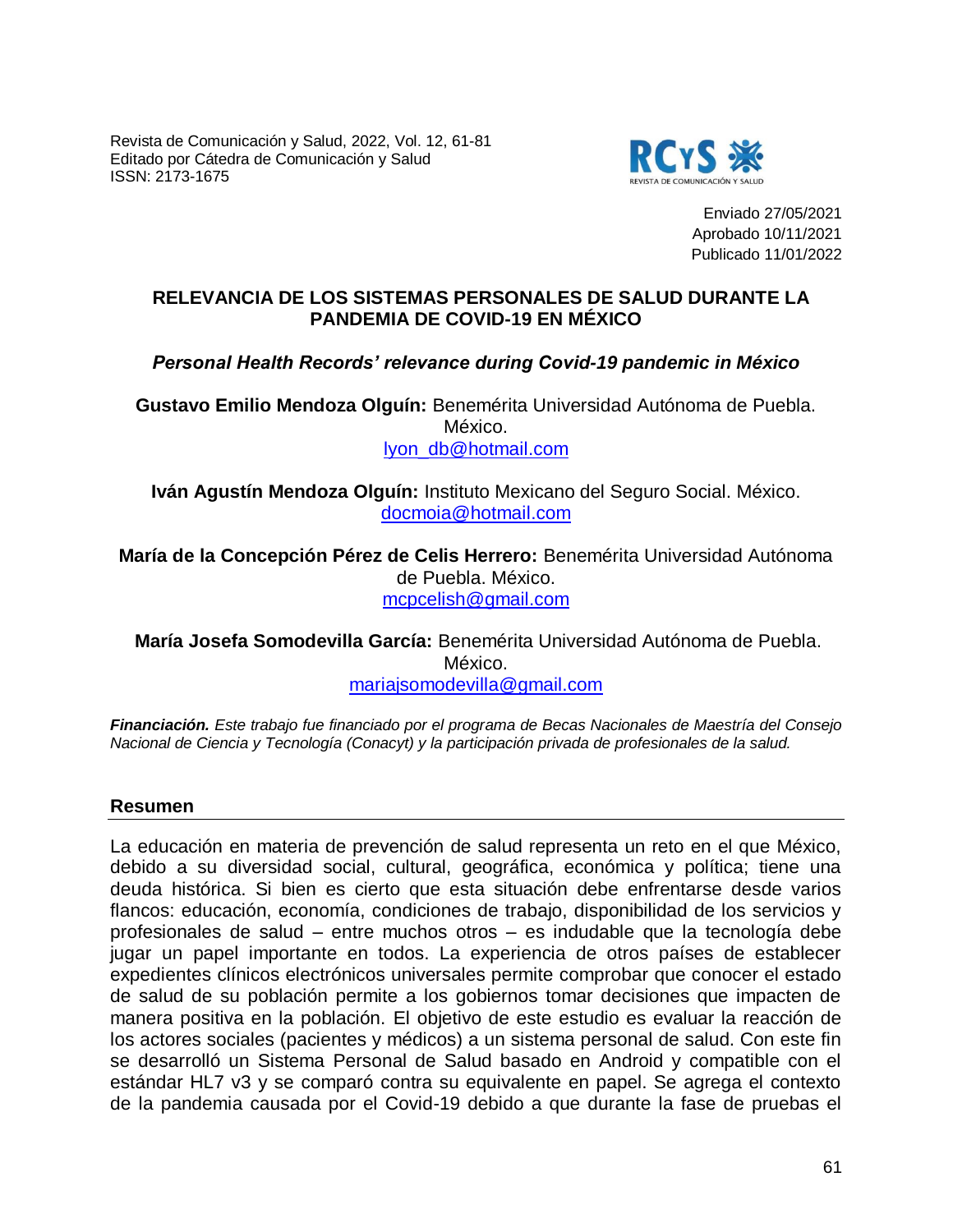país comenzó con la primera ola de contagios; lo que afectó de cierta forma el número de pruebas, pero a la vez demostró la importancia de estas herramientas en situaciones críticas. Los resultados permiten hacer inferencias importantes sobre las características que debe tener este tipo de herramientas para funcionar en el mercado mexicano.

# **Palabras clave:** Sistema personal de salud, Expediente clínico, HL7, covid-19

Education about health prevention represents a challenge in which Mexico, due to its social, cultural, geographical, economical and political diversity, is historically behind. Although it is true that this situation must be confronted from many sides: education, culture, economy, work conditions, health services and professionals availability – among others – it is unquestionable that technology must play an important role in each one. The experience from other countries that already use electronic clinical records for its population can prove that they meet the health status of their people and allow the government to make decisions with a positive impact for them. The main objective of this work is to evaluate the reactions of the social actors (doctors and patients) in regards to Personal Health Records. In order to do this, an android-based HL7v3 compatible PHR was developed and compared against its paper equivalent. The COVID-19 pandemic context was added because during the test phase, the country experienced the first wave of contagion. This affects the number of tests but also proves the importance of these tools in critical situations. The results allow us to make inferences about the characteristics that these kinds of tools must have in order to be functional in the Mexican market.

**Keywords**: Personal health record, clinical record, HL7, covid-19.

# **1. INTRODUCTION**

A Personal Health Record (also known as a PHR for Personal Health Record) is a set of IT-based tools that allow individuals to aggregate and manage their health information over the course of their lifetime, with the ability to share pieces of this information if required. (Kaelber et al., 2008). The apparently simple concept has been implemented, however, with some difficulty in the different countries where such tools exist (United States, Germany, Australia, etc.), as the legislation, requirements (technical, privacy and security, reliability and user adherence) and functionalities that must be considered represent challenges that must be met at different levels. In the Mexican context, the closest approach towards such a tool, although it cannot be fully called a PHR, came in 2018 when the Ministry of Health published RadarCISalud (Secretaría de Salud, 2018), as a quick search tool for location-based health services that includes among its features a basic clinical record.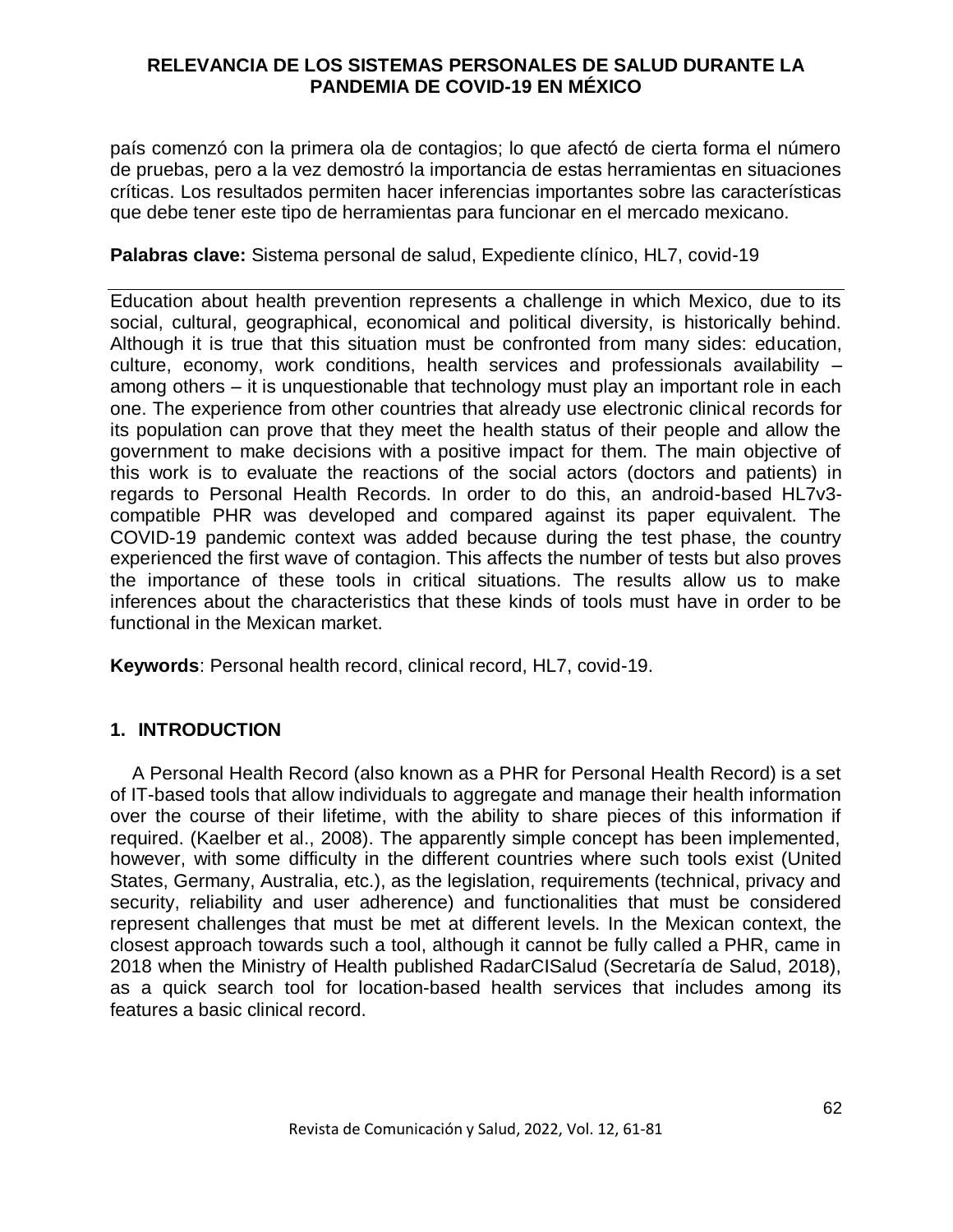# **1.1.Functional description of a PHR**

According to the concept, a PHR should offer at least: a) a temporary record (logbook/journal) where the user dynamically records, with the desired periodicity, the health events he/she considers important, covering all areas of health; b) a permanent record (file) of health information that includes both variant data (height, weight, blood pressure, etc.) and time-invariant data (blood group, congenital conditions, etc.), obtained automatically or manually. And c) The ability to share the desired amount of information with the actors selected by the user in different formats (text, image, electronic records, etc.).

The AHIMA (AHIMA e-HIM Personal Health Record Work Group., 2005) established the characteristics that a PHR must fulfil and groups them into 5 aspects: functionality, format and content, privacy and access control, maintenance and security and interoperability. In the case that the PHR is interconnected to an Electronic Medical Record (EMR), it must be able to handle at least the information requested by the EMR, but there is no upper limit. In the context of Mexico, the lack of a universal Electronic Medical Record means that there is also no minimum information threshold for PHRs intended for general use. However, Leal and his team (Leal et al., 2011) note, with respect to the Electronic Health Record, that the information must comply with the data set out in the Norma Oficial Mexicana del Expediente Clínico.

# **1.2.The evolution of the national clinical record.**

Article 4 of the Political Constitution of the United Mexican States guarantees the right to health and equality before the law for all Mexicans. (Political Constitution of the United Mexican States, 1917). Consequently, it is the obligation of the Mexican State to guarantee the functioning of the National Health System, figure 1 shows its current conformation.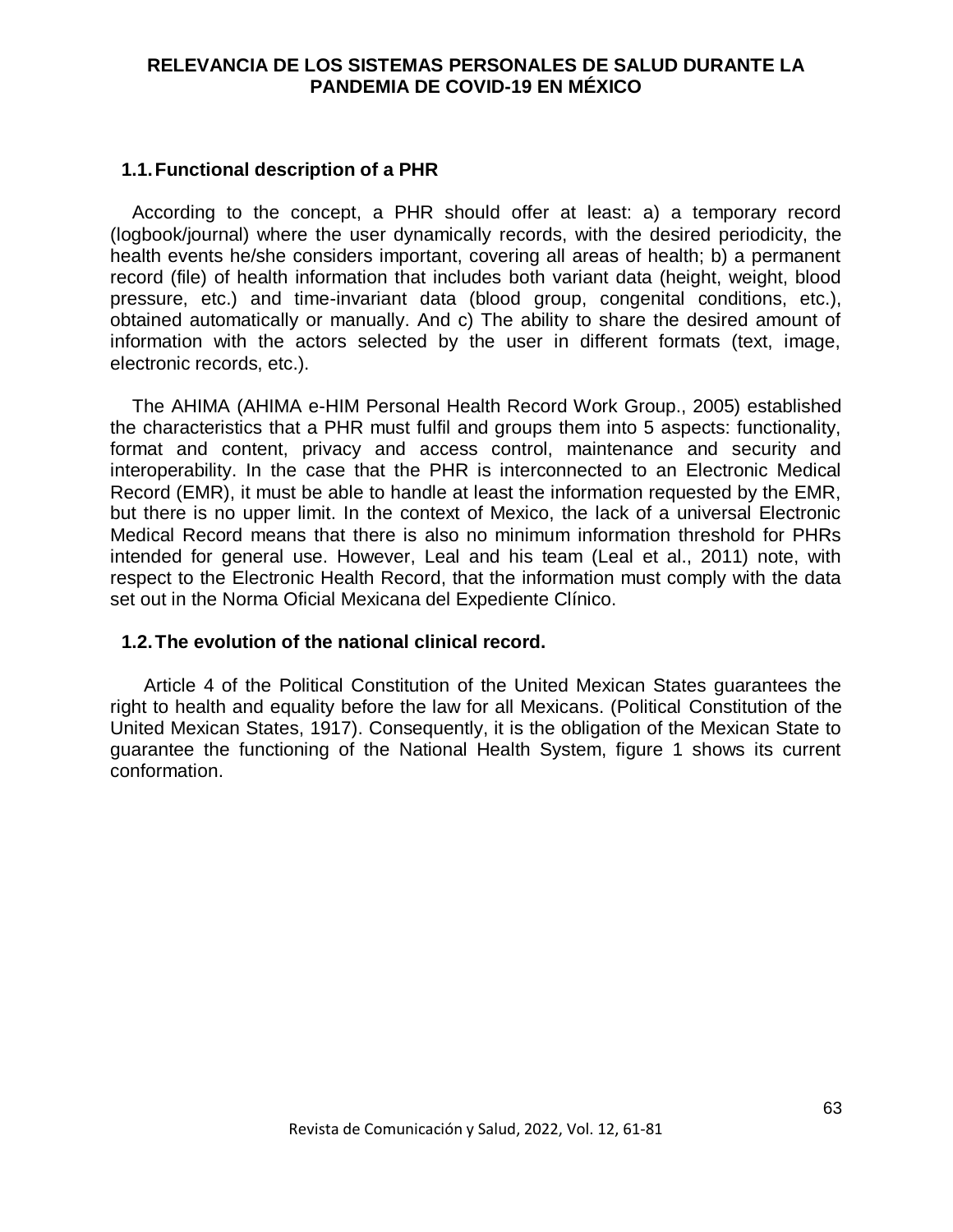

**Figure 1.** *The national health system.* **Source:** *Own update based on* (Dantés et al., 2011)

Social security institutions that provide services to workers in the formal sector of the economy, together with the armed forces and their families, the oil sector and bureaucrats make up the public sector. (Dantés et al., 2011). In addition, there are other bodies in this same sector that focus on citizens who do not have social security, such as the Ministry of Health (SSA), INSABI, the State Health Services (SESA) and the IMSS-BIENESTAR programme (formerly IMSS-Oportunidades) that targets rural and indigenous communities that do not have social security (Instituto Mexicano del Seguro Social, 2019). Funding for this sector comes from the federal and state governments, although they may charge recovery fees for services provided.

The private sector is regularly used by the higher-income population. This is made up of clinics, hospitals, laboratories and private practices that are financed mainly by patient fees per event and external revenues that may come from private health insurance premiums and subcontracting of services between sectors. These services also include independent medical professionals.

Currently, the choice of which sectors to use for health care depends entirely on the patient: the lower income population is served in public institutions, which results in overcrowding and long waiting times. Higher income groups see the public sector as the option for emergency treatment or long-term degenerative diseases, but for general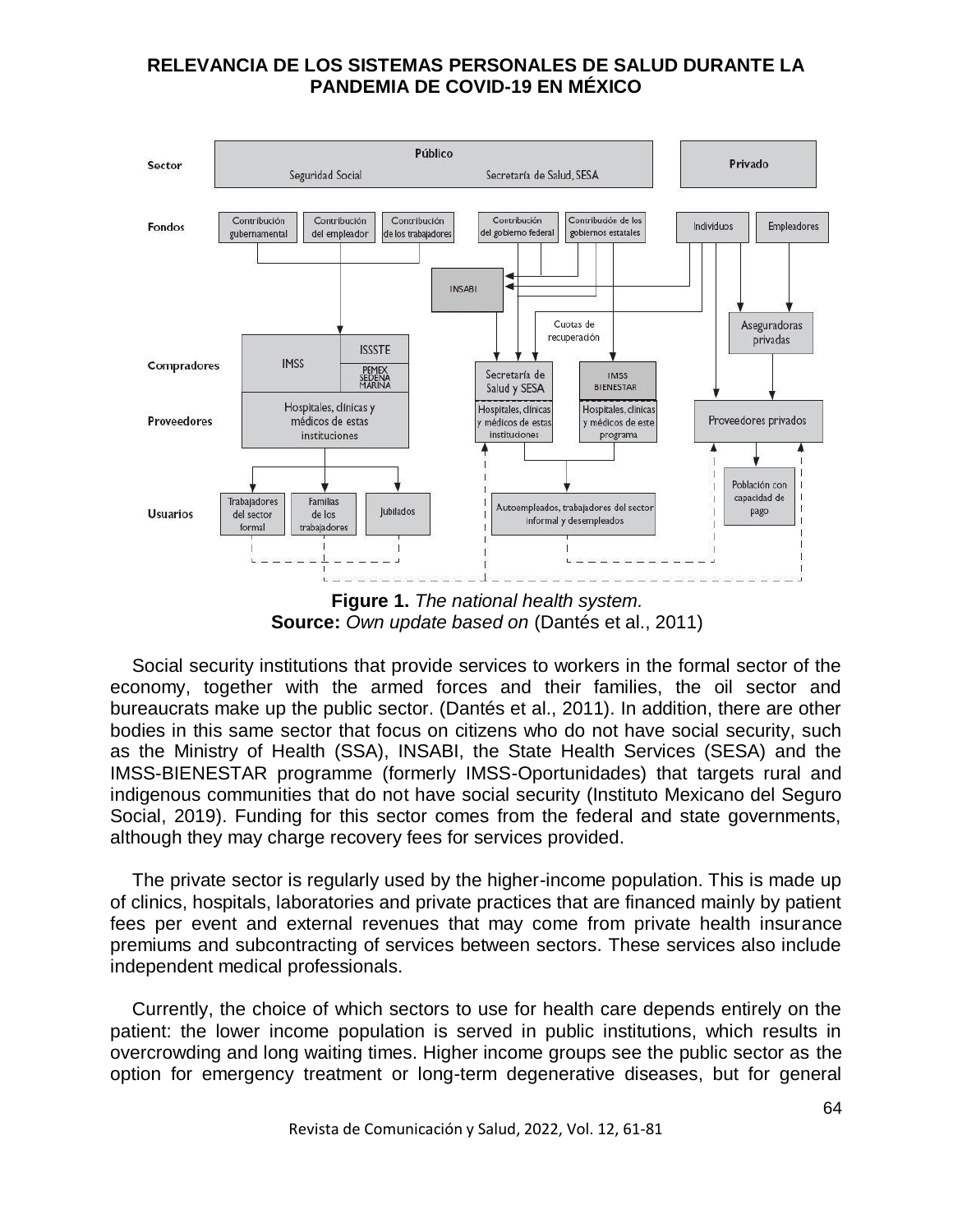health events they opt to use the private sector. Finally, the higher-income population considers public institutions to be deficient and opts for private care in all cases. The contingency caused by the SARS-COV2 virus has been useful to demonstrate the benefits and areas of opportunity of both sectors; but it is evident that the degenerative diseases that are the leading causes of death of Mexicans place them in a situation of vulnerability compared to other countries (Navarro, 2020).

Private sector institutions have been spearheading the use and implementation of HIS (Health Information Systems) internally or acquired from specialised companies with adaptable generic HIS. Faced with the emergence of systems with varied characteristics in terms of format and content, the Ministry of Health was instructed to establish recommendations that would allow institutions to better choose the systems to be implemented through the characteristics that adhere to the Health Information Exchange Guide (GIIS) (Dirección General de Información en Salud, 2011). The regulatory framework of these recommendations covers the content, format and security of the information and is based on current legislation and several official norms established to standardise procedures related to the health of Mexicans, which are mandatory at the national level. Among these norms, the one that establishes the functional objectives and functionalities that the Electronic Health Record Systems products must observe to guarantee the interoperability, processing, interpretation, confidentiality, security, use of standards and information catalogues of electronic health records (Secretaría de Salud, 2012) stands out; it establishes the Secretaría de Salud, based on the applicable legal provisions, as the governing body of the regulations to which the Units that make up the National Health System must conform with regard to the Electronic Health Record Systems. This system must guarantee the integrity and reliability of clinical information, the confidentiality and identity of patients, as well as establish the relevant and adequate security mechanisms in order to prevent illicit or illegitimate use that could affect the legal sphere of the owner of the information; in addition to complying with the elements mentioned as required and suggested. The handling of the ECE must be carried out with discretion and confidentiality and the information contained therein may only be disclosed to the patient or to the person who has the legal power to decide for him/her and, where appropriate, to third parties by means of a competent judicial or administrative order. Although this regulation undoubtedly represents an advance that favours the establishment of a universal electronic health record (EHR), it is clear that the EHR is not yet the property of the patient and that the patient has unrestricted access to it.

The penetration of information and communication technologies in all areas of daily work has also been reflected in the management of health information. Currently, paperbased clinical records can only be found in public institutions and in areas where their advantage over electronic media is evident. However, private hospitals have shown that they are ahead in the implementation and management of Health Information Systems (HIS), which obliged the authorities to establish recommendations and regulations governing the content, format and security of health information under a nationally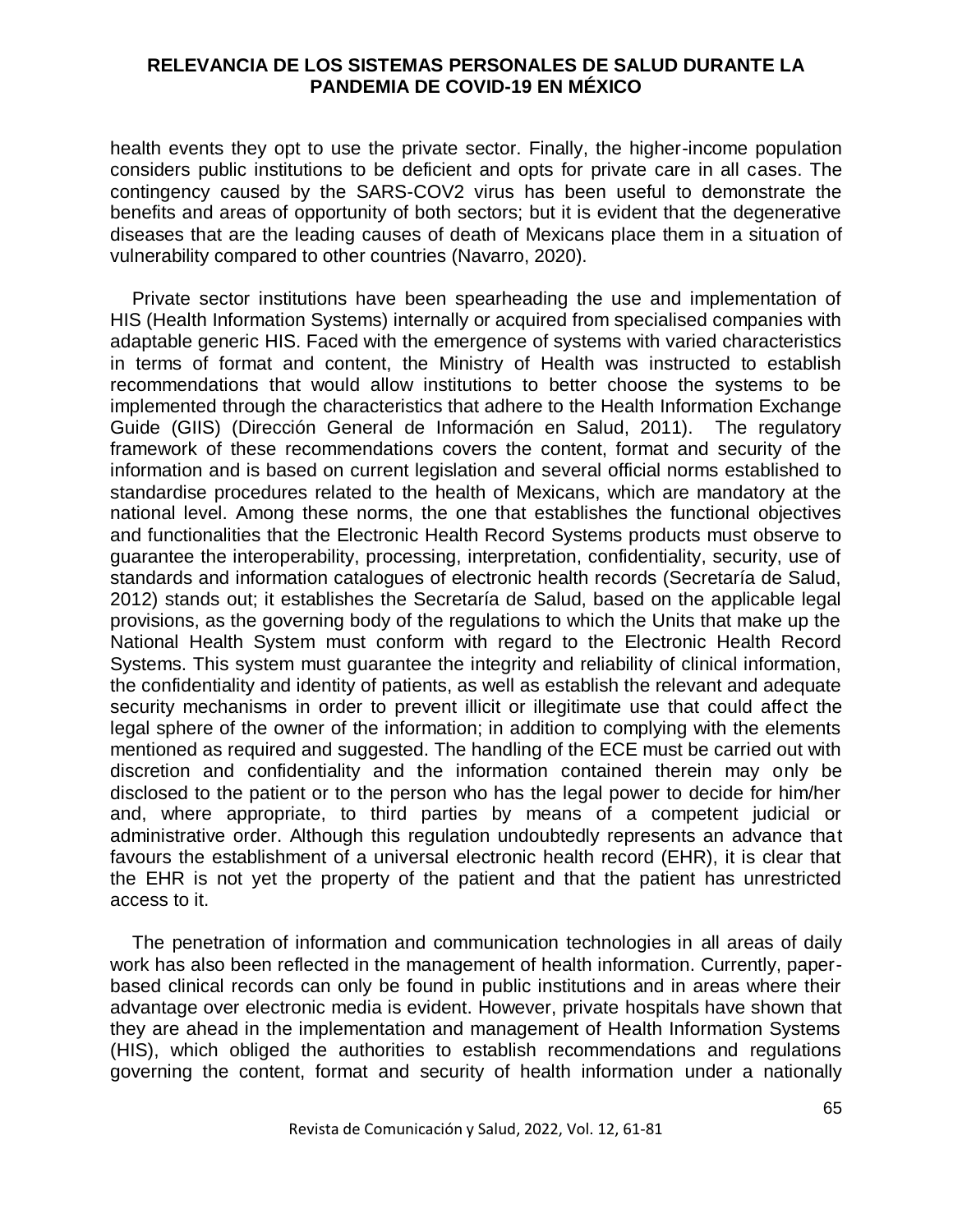binding legal framework. The most important are the Health Information Exchange Guide (GIIS) (Dirección General de Información en Salud, 2011), the Official Mexican Standard NOM-024-SSA3-2012 (Secretaría de Salud, 2012) and the Information Exchange Guide for the exchange of clinical summaries in electronic format (Dirección General de Información en Salud, 2016), which establishes that the information exchange standard will be Health Level 7 version 3 (HL7 v3) and standardises the interoperability of the different SIRES (Electronic Health Record Information Systems). This guide also establishes the final template of the document with the associated values for Mexico; this allows inferring other required data as the clinical summary can be understood as an extract of the clinical record.

# **1.3.The** *Health Level 7* **standard.**

According to HL7 International, Health Level 7 (HL7) is "an international standard for the exchange, integration, sharing and retrieval of electronic health information, including clinical practice, and the management, delivery and evaluation of health services" (HL7 International, 2019). It was proposed in 1987 and is currently used in 50 countries. It offers tools and frameworks that facilitate its use and integration into information systems free of charge and free to use.

Version 3 of the standard can be understood as an exchange of elements called messages, which are containers of subsections that depend on the type of message and the actors involved. The structured specification of information within a specific domain of interest is called an information model, which expresses the required classes of information and the properties of those classes, including attributes, relationships, constraints and states. (HL7 Organisation, 2019, p. 7)

According to the documentation of the standard, an information model is composed of the classes, their attributes and relationships, the data types of the attributes and the domain of the required vocabulary and state transition models. The information models provided by HL7v3 can be classified into three types that differ in the information contained, the scope and use of the information. These models are:

- RIM (Reference Information Model): It is a shared, coherent and abstract model that functions as the origin of all the data that make up the different messages used. It represents in an abstract form the wealth of content of the topics that can be shared through a HIS. The harmonisation of the model is done by the technical committees and the groups involved.
- DMIM (Domain Message Information Model): Contains copies of the classes, attributes and relationships to be used in a given domain (health area), which are obtained from the RIM. It functions as the initial model of the RMIMS to be used within a specific domain.
- RMIMS (Refined Message Information Model): represents a subset of a DMIM used to express the specific content, annotations and refinements of a message or set of messages.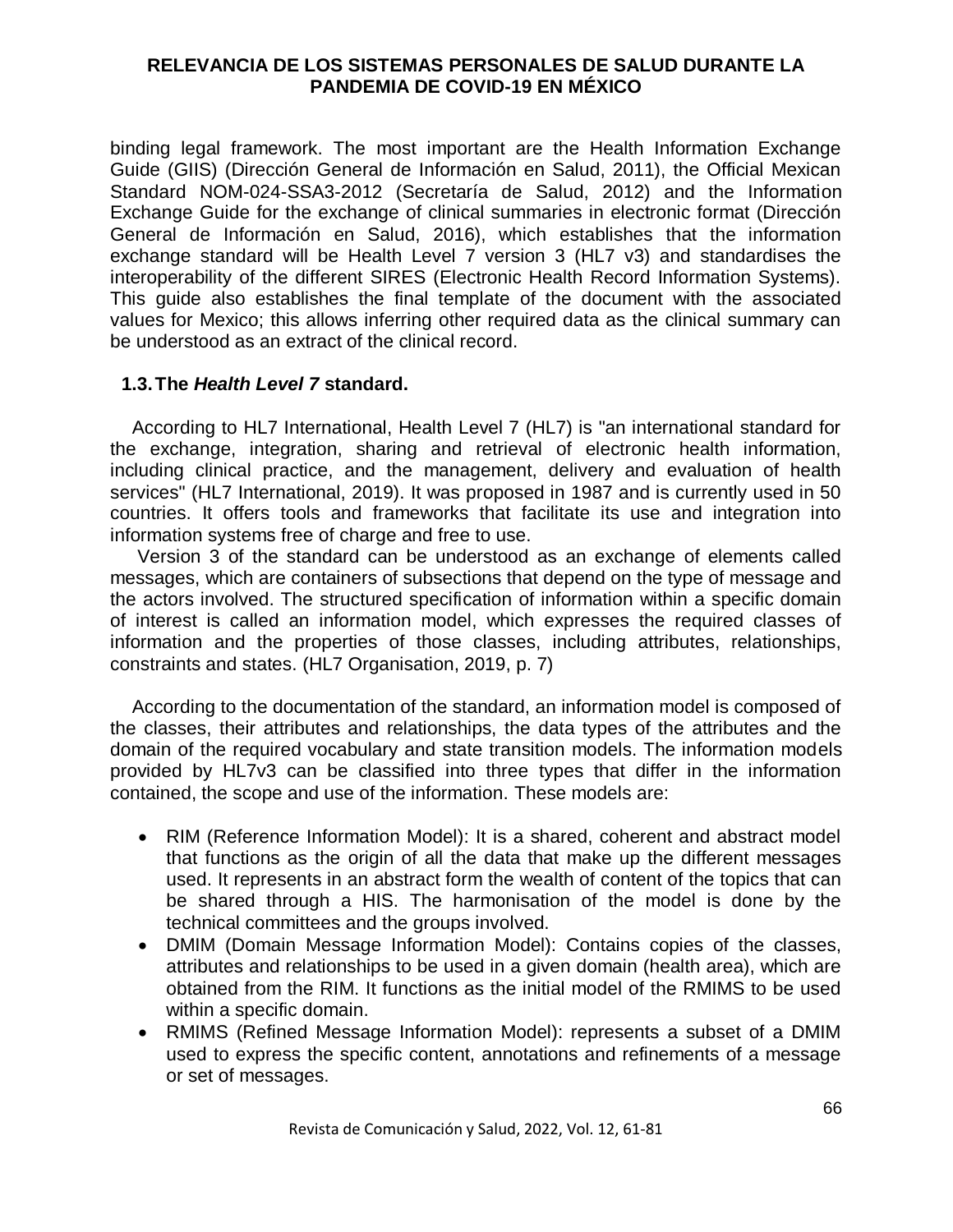The process of designing a PHR according to the standard does not require the mandatory use of the entire RIM, but only the delimitation of the work domain by means of a DMIM and, based on this, the construction of the RMIM according to the exchange of messages required.

This research evaluates the degree of acceptance of a PHR among the actors involved: patients and physicians. On the patients' side, the PHR evaluated offers the replacement of paper records, adding elements such as security, privacy and ease of sharing the stored information with the health professional they trust. On the other hand, it offers health professionals a tool that allows them to know the patient's complete history (if the PHR is properly fed). In addition, it aims to identify the causes that may interfere with the success of a PHR in the national context. The methodology used with both actors is presented in the following section.

#### **2. METHODOLOGY**

Prior to the development and testing of the PHR that is the subject of this research, two descriptive-exploratory studies were carried out. For the first, an online survey was used as an instrument, the categories of which were sociodemographic data, health habits and willingness to use a PHR in people over 18 years of age. For the second, the instrument used was interviews with doctors from different specialties. The categories considered in this instrument were the personal assessment of the PHRs and the characteristics that, from their speciality, they would consider essential for these tools to be considered functional.

It is important to mention that, due to the nature of the responses in both studies, the results are dependent on the sampling technique used. For the first study, a simple random probability sample was used, with the only restriction being the age of majority. For the second study, a non-probability convenience sample of doctors with different specialties who accepted the interview was used.

The first study showed that 56.3% of the respondents had visited a doctor in the last six months. However, 77.9% of the respondents answered that their visits to the doctor were every time they had a complaint, and only 15.7% had scheduled preventive visits, the results were similar to the question on the sector used. This survey also found that the majority of users, 86.4% of respondents, were interested in using a PHR on their mobile phone.

The second study found that 82% of respondents would use the application if it allowed them to generate the documentation required by supervisory authorities, although a large percentage, 70%, were also concerned about the degree of relevance of the data provided by patients. The wide variety of information required between the different branches of medicine was also noted. This made it necessary to define the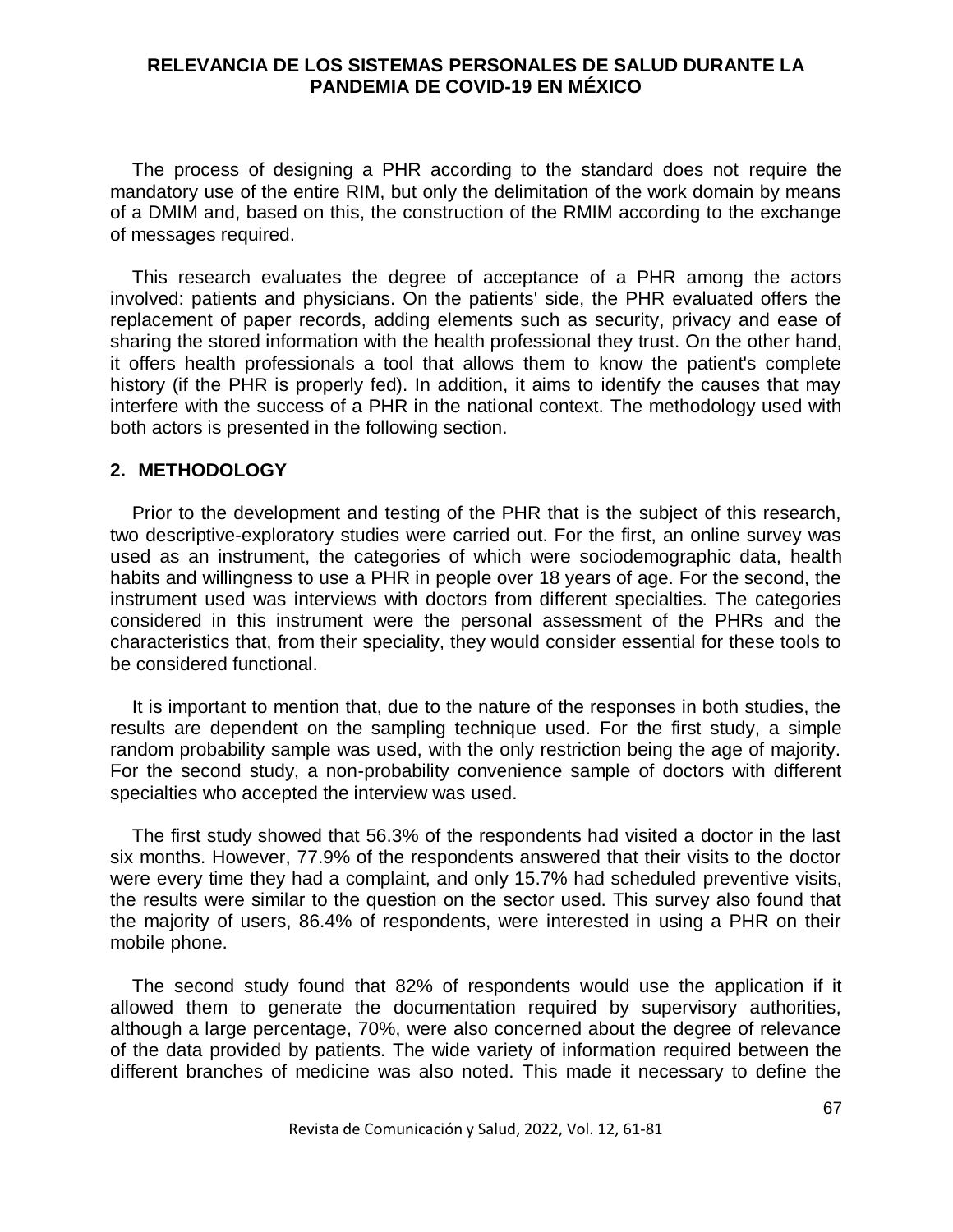limits of the app in its first version. This led to the implementation of two components: The personal medical logbook and the personal medical record. Table 1 shows the purpose of each component.

| <b>Personal medical log</b>                                                                                                                                  | <b>Personal medical record</b>                                                                         |
|--------------------------------------------------------------------------------------------------------------------------------------------------------------|--------------------------------------------------------------------------------------------------------|
| Statistics based on information stored by<br>the user, e.g. graphs of blood pressure<br>behaviour, blood sugar level, or analysis<br>of reported conditions. | Emergency medical information and multi-<br>format contact.                                            |
| Through the use of validated knowledge<br>bases, offer knowledge-based<br>recommendations based on the analysis<br>of stored data.                           | Medical history: surgical interventions,<br>medical appointments, completed and<br>ongoing treatments. |
|                                                                                                                                                              | Immunisation history according to<br>the<br>user's age.                                                |

**Table 1.** *Purpose of the application modules*

**Source:** *Own elaboration.*

For the testing phase, it was proposed to work with different specialists to propose the use of the application to a group of patients selected by them. In addition, the application was offered to people unknown to the doctors to test whether the information received would allow them to make a health diagnosis. As it was considered privileged information, all those involved had to sign a consent form in order to be able to work with their information and have it reviewed by a doctor they did not trust. This phase consists of two stages: the first is a paper-based follow-up and the second includes a digital follow-up via an app.

A schematic model of the app is shown in figure 2.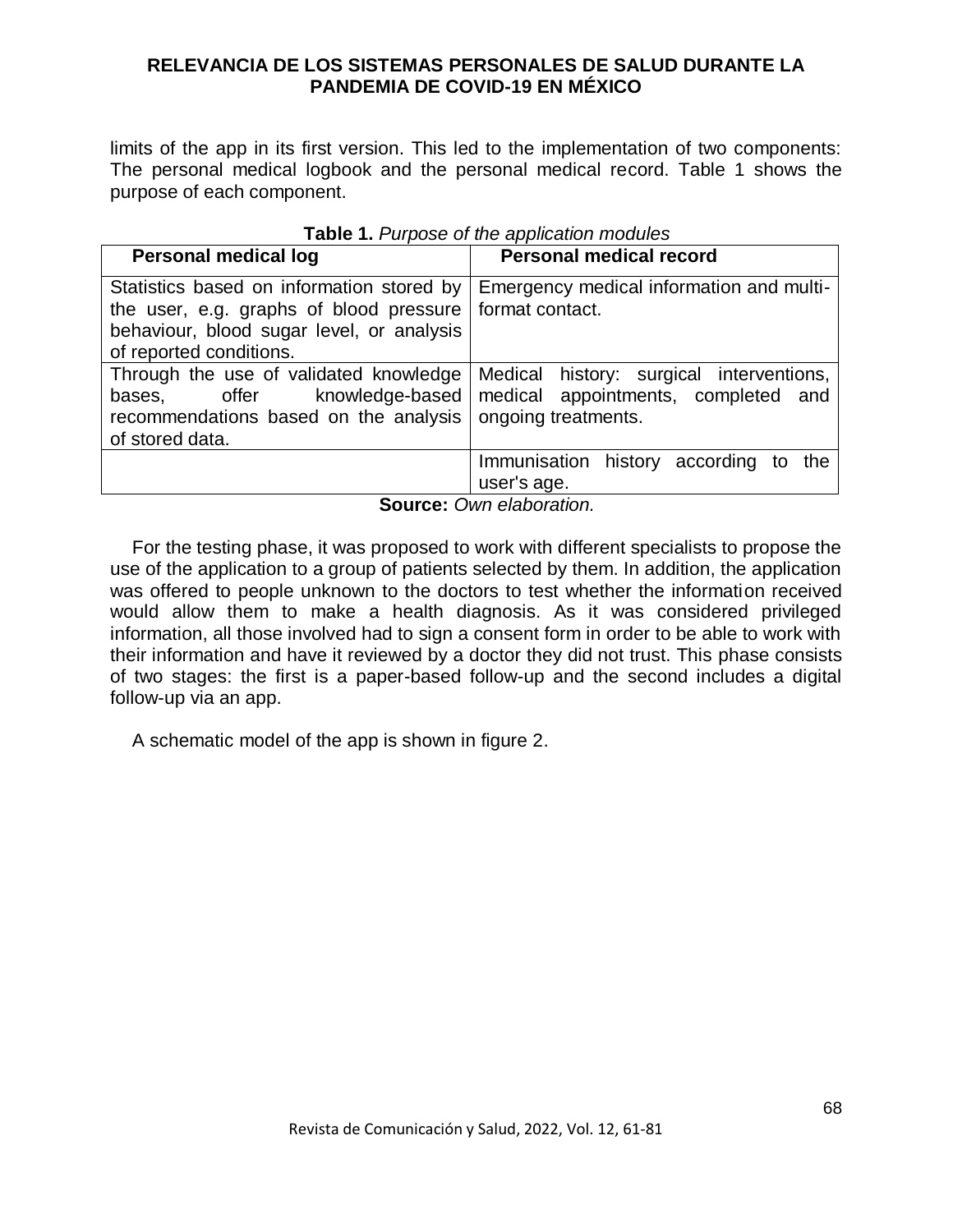

**Source:** *Own elaboration.*

# **2.1.Database architecture.**

For the storage of information, a comparison was made between a relational DBMS and a NoSQL DBMS. Analysing their advantages and disadvantages, it was found that a relational DBMS is easy to implement on Android using existing options (SQLite, Room). SQLlite offers a Software Development Kit (SDK) ready to work with various development environments; which simplifies information retrieval. The main disadvantage of this model is that, due to the dispersion effect, tables will increase in storage requirements over time without an increase in relevant information.

On the other hand, noSQL DBMS models solve the storage requirement because their structures can only increase in size as information is added. Analysing different tools, Realm (Realm, 2019) was chosen. This is an open source NoSQL implementation that uses a par:value item approach organised in documents, similar to those used by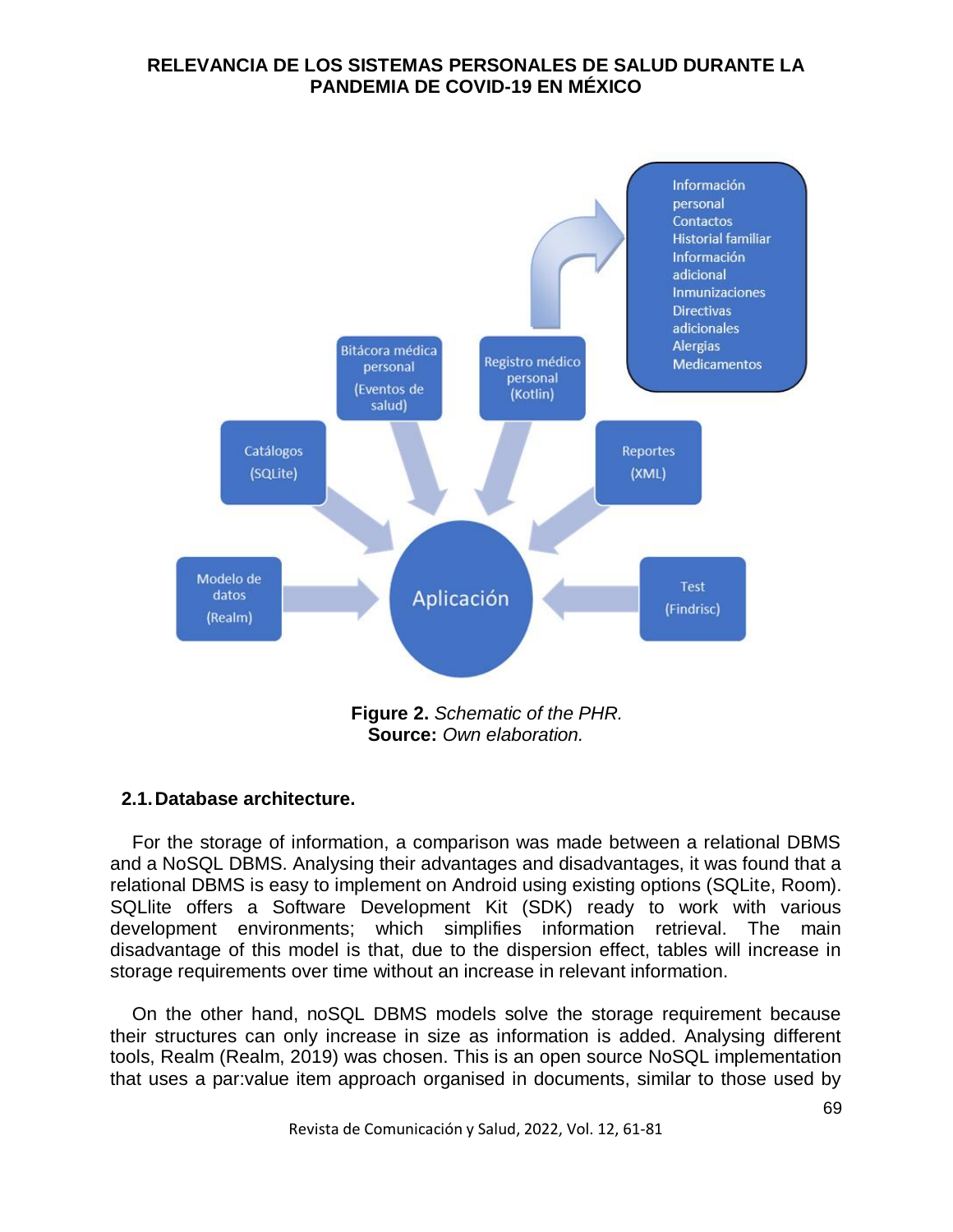MongoDB; it is object-oriented and includes a native query language. Additionally, it offers AES-256 encryption that provides data security and supports synchronous and asynchronous transactions.

Among the implementation considerations, the type of relationships that can be established between objects can lead to duplicity of values if the embedded reference mode is used, in this model, a related object is inside another object that contains it; this can be solved if a reference relationship is used, which allows the reuse of objects; however, with this reference model there may be performance problems as the query may require multiple transactions in order to obtain all the information of the related objects. In addition, it should be remembered that it is important to explicitly close transactions to the database as these are not closed automatically, which can lead to increased memory usage.

Because of Room's architecture, it is necessary to create classes that are directly Realm objects. The data they can contain includes values, documents, arrays and arrays of arrays. Each log entry was determined to be a separate object that will only be included in the record if the user determines it to be so; this helps to meet the requirement of information control. The physical limitation that a character string cannot exceed 16 Mb in size means that certain types of medical formats such as DICOMM or images must be handled as external elements to the database.

#### **2.2.Integration of the standard**

The ultimate goal of the app is the construction of the personal health record. In accordance with the HL7v3 standard, the record was considered as a message composed of other sub-messages of different types, operations and structure, but which use XML as a common language. The implementation proposed by HL7 for the exchange of information from PHR to PHR (HL7 International, 2011) was used, making the adjustments required by GIIS-A001-01-05 and NOM-024-SSA3-2012. The structure of the document is shown in figure 3.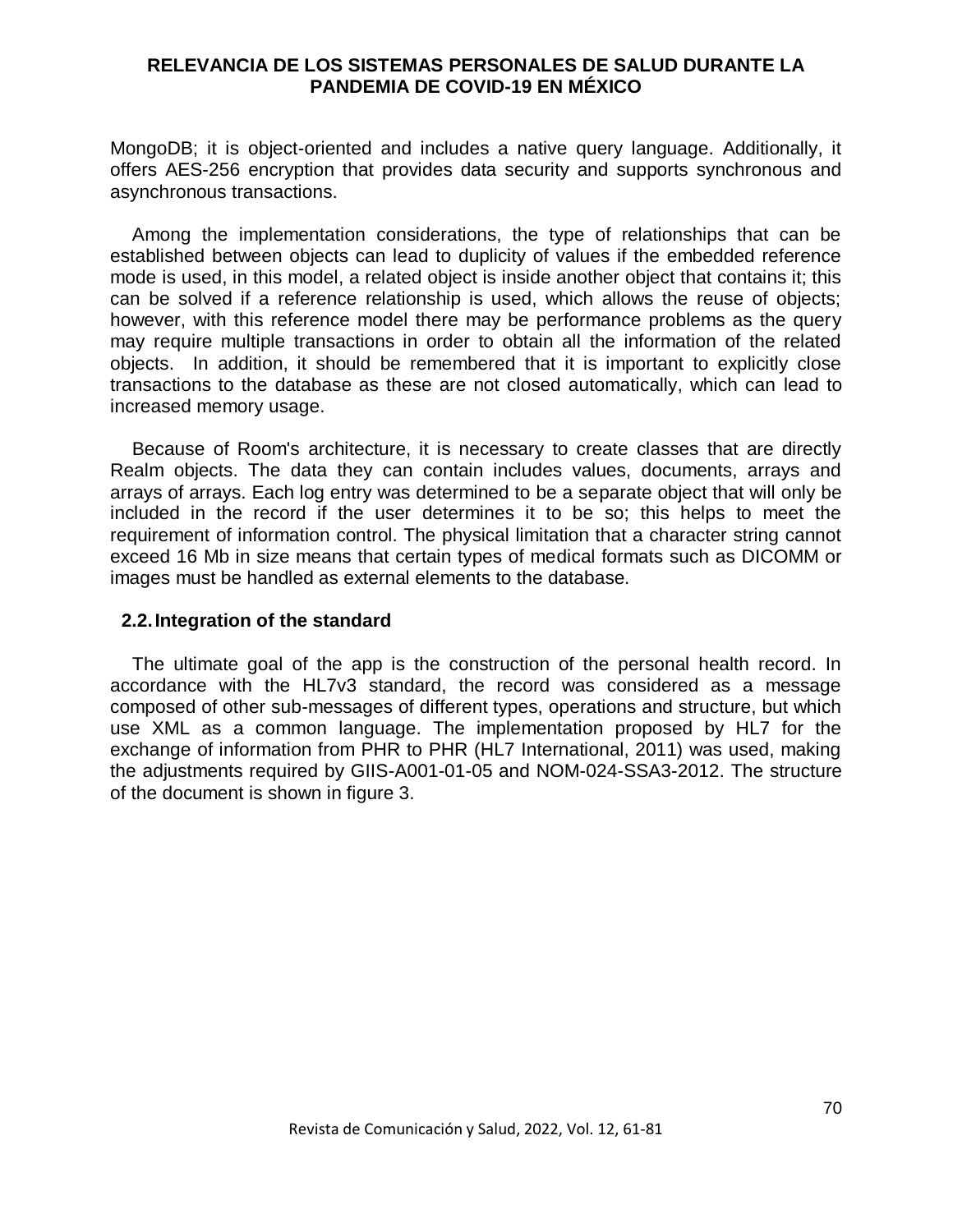

**Figure 3.** *XML document structure for information exchange between PHR's according to the HL7- CDA2 standard.* **Source:** *Own elaboration based on* (HL7 International, 2011)

Based on the above, a clinical document contains two elements: a header and a structured body (structuredBody). The XML templates that define how the different sections are organised are structured according to the CDA2 standard and are distinguished by a templateId. The readability of the information by human and nonhuman actors is an essential requirement. Table 2 presents the required sections, the templateIDs and the content of the templateIDs.

| <b>Section</b>                               | <b>Templateld</b>           | <b>Content</b>                                         |
|----------------------------------------------|-----------------------------|--------------------------------------------------------|
| <b>Advanced</b><br>directives<br>section     | 2.16.840.1.113883.10.20.1.1 | Patient<br>indications<br>and<br>references.           |
| <b>Alerts</b><br>and<br>allergies<br>section | 2.16.840.1.113883.10.20.1.2 | Known allergies.                                       |
| <b>Encounters</b><br>section                 | 2.16.840.1.113883.10.20.1.3 | Medical visits.                                        |
| <b>Family history</b><br>section             | 2.16.84.1.113883.10.20.1.4  | Family history contained in an<br>organiser structure. |
| <b>Immunization</b><br>section               | 2.16.840.1.113883.10.20.1.6 | Vaccination history.                                   |

| <b>Table 2.</b> Sections considered for the XML document |  |
|----------------------------------------------------------|--|
|----------------------------------------------------------|--|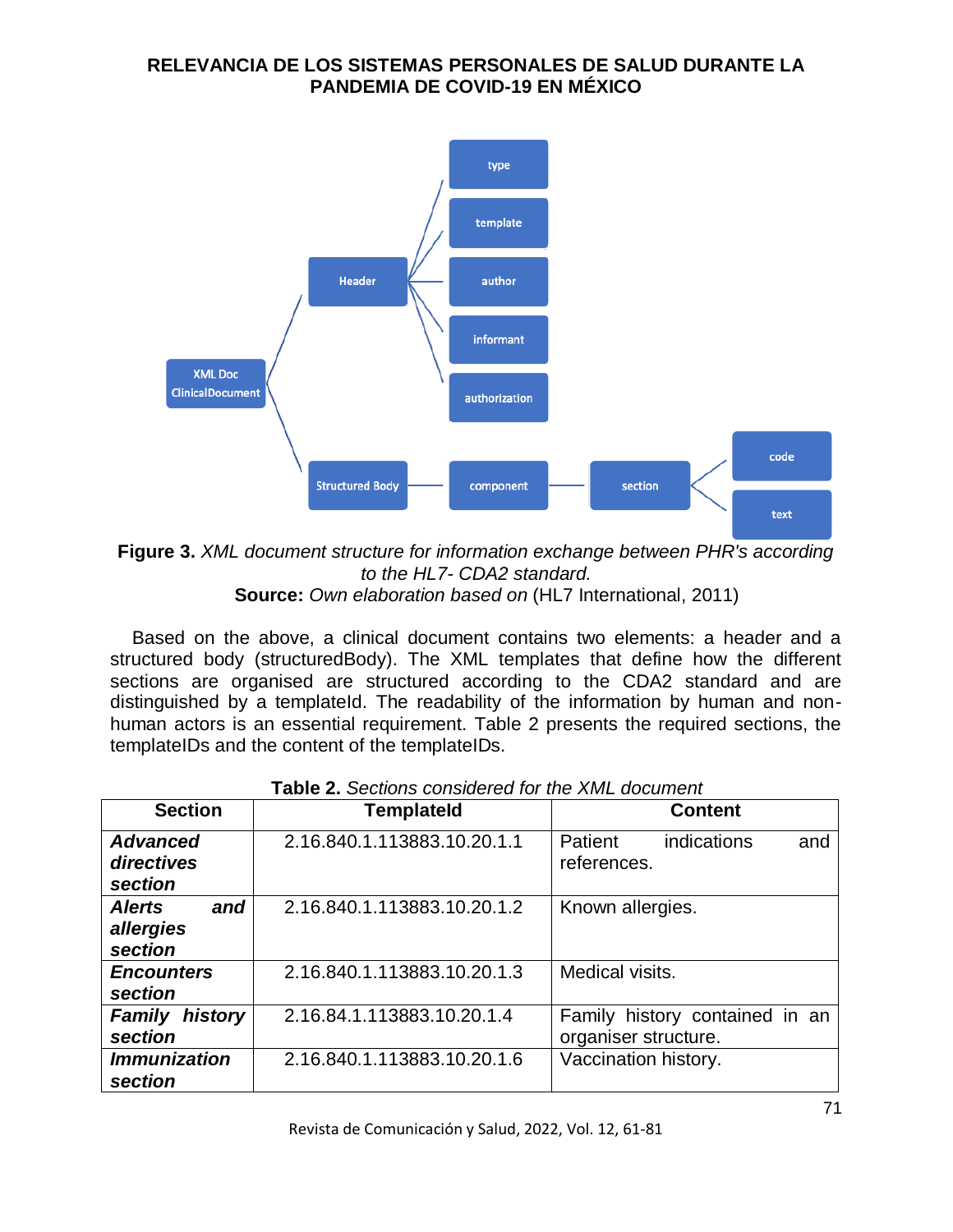| <b>Medication</b><br>section        | 2.16.840.1.113883.10.20.1.8   | Medications consumed.<br>Self-<br>medications and homeopathies. |
|-------------------------------------|-------------------------------|-----------------------------------------------------------------|
| Plan of<br>care<br>section          | 2.16.840.1.113883.10.20.1.10  | Current encounters, procedures,<br>treatments or indications.   |
| <b>Problems</b><br>section          | 2.16.840.1.113883.10.20.1.1   | Problems encountered<br>when<br>creating the document.          |
| <b>Procedures</b><br>section        | 2.16.840.1.113883.10.20.1.12  | of interventions<br>History<br>or<br>procedures.                |
| <b>Results</b><br>section           | 2.16.840.1.113883.10.20.1.14  | Laboratory results.                                             |
| history<br><b>Social</b><br>section | 2.16.840.1.113883.10.20.8.1.1 | Personal and social information<br>and risk habits              |
| <b>Vital</b><br>signs<br>section    | 2.16.840.1.113883.10.20.1.16  | Measurements and vital signs.                                   |

**Source:** (HL7 International, 2011)

Adaptations to the templates were necessary to make the XML document compliant with the NOM-004-SSA3-20 standard, so that, by meeting the requirements of a clinical record, this document would be useful for doctors and thus promote acceptance. It was also verified that the requirements of NOM-024-SSA3-2010, which regulates the interoperability of electronic clinical record systems, and GIIS-A001-01-05 were met, taking into consideration the differences that exist between clinical records and clinical summaries. Important adjustments include the inclusion of the OID (Object Identifier) for the CURP as it is a mandatory element in the national regulations; the same applies to age, which does not appear in the international standard, and the way of capturing addresses, for the latter the considerations of both standards were included.

The use of the XSD file format included in GIIS-A001-01-05 and marked as recommended was also considered for the deployment of XML in compatible browsers. Both XML and XSD files are shared in plain text, however, it is important to establish some information security strategies, which are described in the following section.

# **2.3.Information protection strategy**

Due to the nature of the information, it is important to mention that all data requested are part of the data protected by applicable laws. These laws vary from country to country and in some cases even from state to state. The HL7 standard states that the information contained in the XML representation must contain information understandable to human and non-human actors, and does not establish any encryption element for its documents. For the application, a user and password system was established in a set of tables independent of the structure where the user data is stored. The database is protected with the 512-bit encryption offered by Realm, whose session is initiated only upon successful credential entry.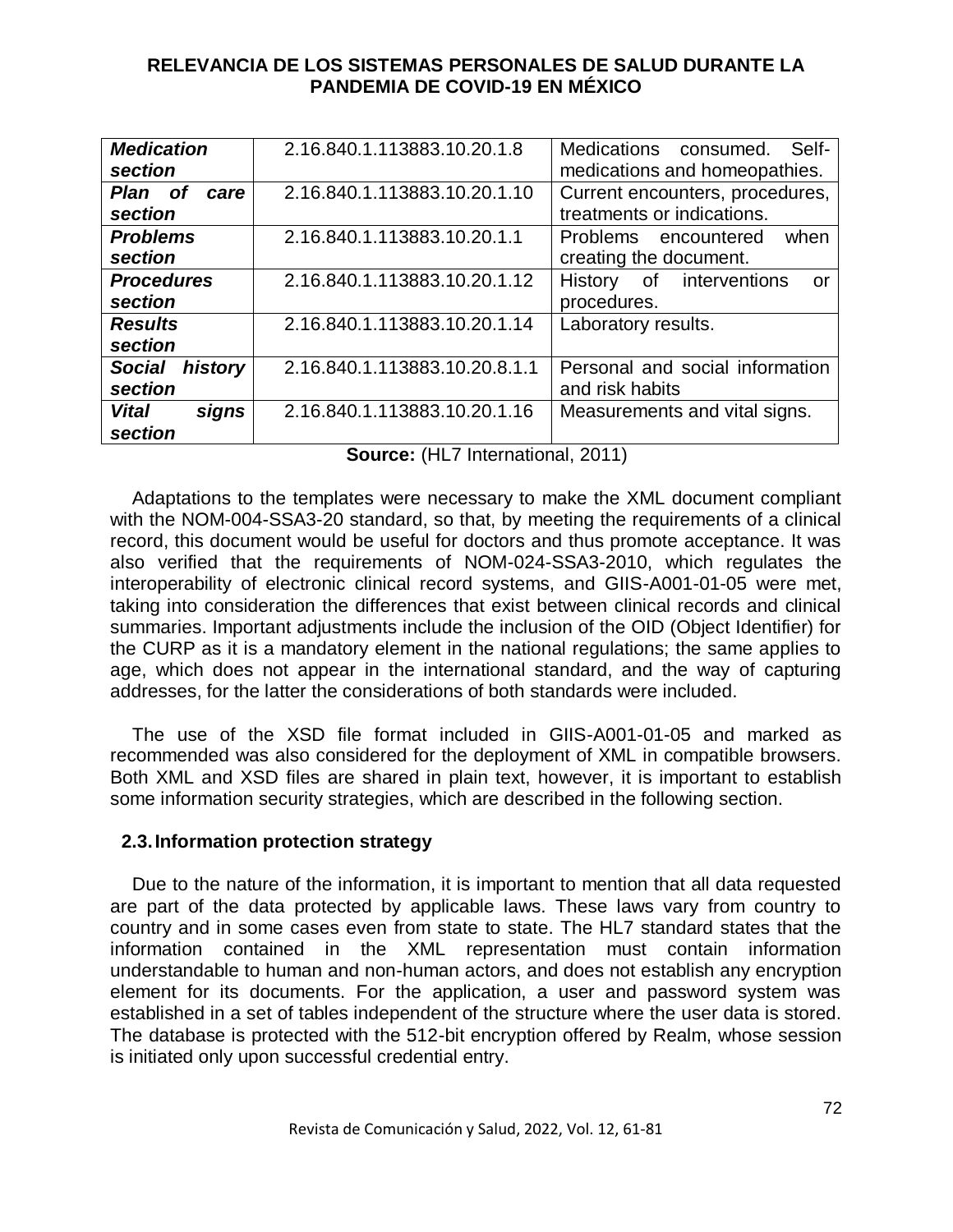Although XML is not encrypted in any way, it is sent from the application to the e-mail address associated with the health professional, so all responsibility for the information lies with the person who generates it.

# **3. Results**

To obtain the results, thirty people were grouped as follows: ten of them with chronic degenerative diseases under the supervision of the treating physician, so they already had a clinical record; ten of them who had commented that they considered themselves to be in good health and the rest considered themselves to be "unhealthy", but without medical follow-up. Each of them was assigned a number to maintain anonymity of information and signed a consent form to have their information reviewed by a physician and the intention to participate in the two phases of the assessment. A purposive sampling approach was used where the selection criteria were that participants could read and write for the first phase and that they had a smartphone for the second phase. The first stage lasted for one month during which people recorded their health events on a monthly paper diary form.

The pandemic and quarantine situation caused by the SARS-COV2 virus limited the number of people participating in the testing phase, as well as the health professionals involved. The ages of the selected persons ranged from 18 to 55 years. The minimum age was considered because minors cannot give consent to share their health information; the maximum age was considered because of the technological illiteracy that some participants might have for the second stage of the experiment. As for the medical professionals, the support of only one was obtained: Dr. Iván Agustín Mendoza Olguín, with a speciality in emergency medicine and professional speciality card 6249568.

The following indicators were obtained in the first phase of the study:

- Fully completed forms by age group.
- Reasons for not filling it out (through an open question).
- Quality of the information obtained as assessed by the health professional.

For analysis, 4 age groups were defined according to the range of values of this data and the formats were classified. The initial classification (healthy, unhealthy, degenerative) of each patient was not considered. According to graph 1, the highest incidence of incomplete forms was among participants aged 18-27 years. They mentioned as main causes of noncompletion the difficulty of filling out the form and the lack of important events to add to the form (although two people who did not fill out the form had a chronic degenerative condition). In contrast, people aged 48-55 years showed the lowest number of incomplete forms. The reasons given by non-completers were forgetfulness and excessive daily activities.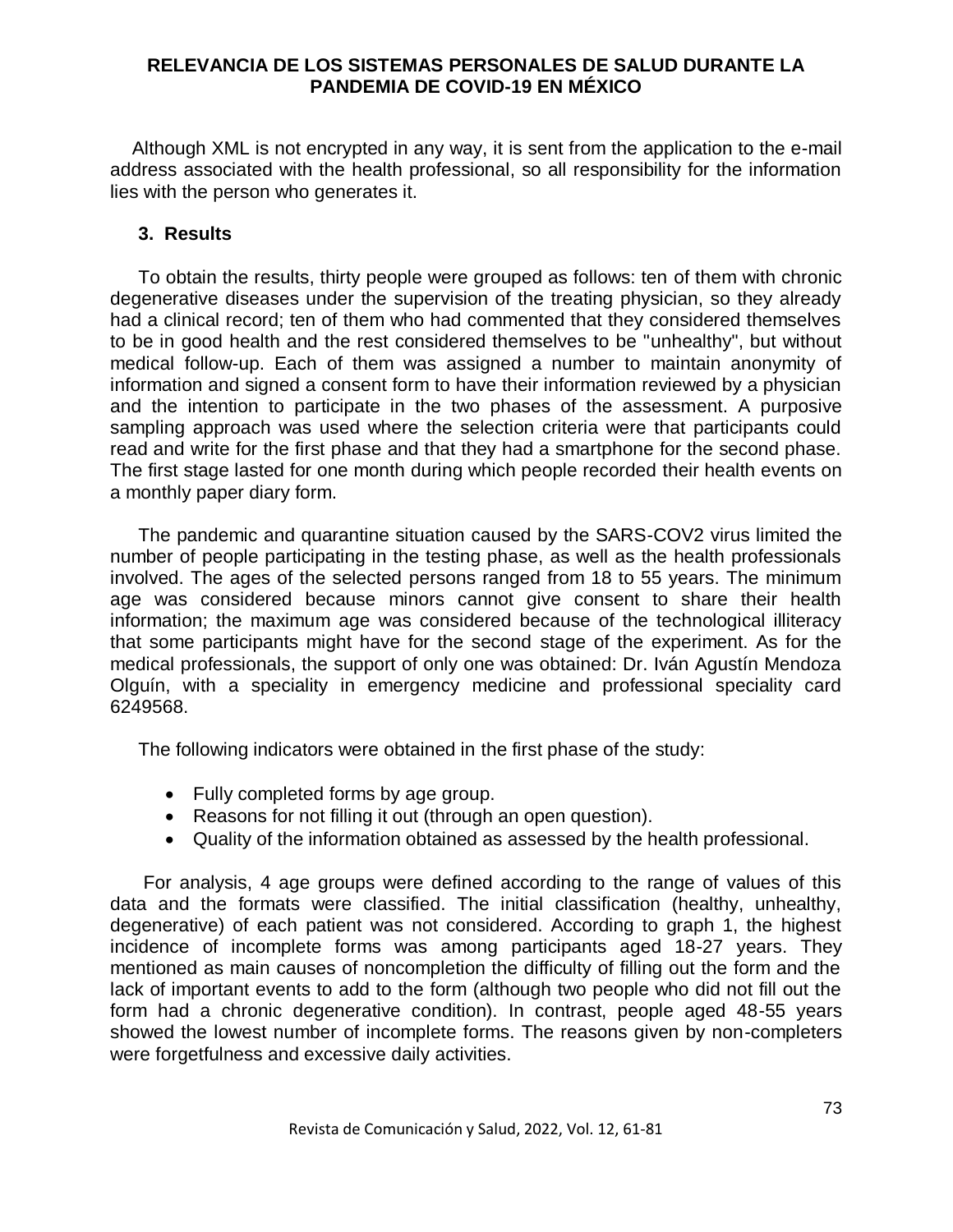

**Graph 1** *Completed and uncompleted first-stage forms*

The completed forms were provided to the health professional, who evaluated them and provided feedback. The health professional classified the information received according to its usefulness for making a diagnosis: irrelevant or incomplete information, relevant but insufficient information, information from people who do not require medical attention, and information from people who require medical attention. This is intended as a qualitative assessment of the quality of the information provided by patients. The evaluation received is presented in graph 2.



**Graph 2** *Comments from the health professional*

To obtain the results of the second stage, an app was designed that allowed users to record family history, risk factors, allergies, personal notes, health encounters and measurements. It was installed on the volunteers' mobile phones and they were asked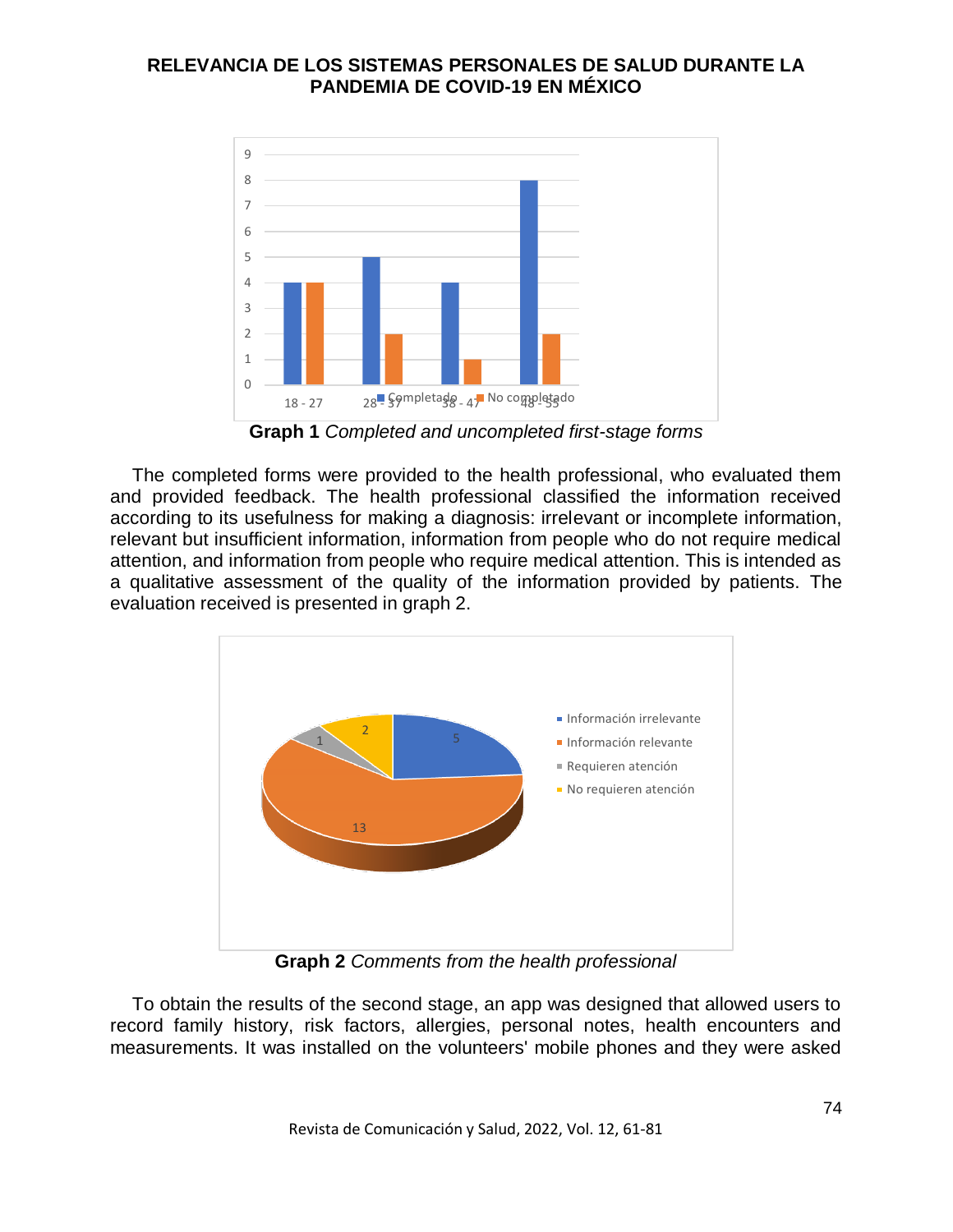to use and feed it for the same period of time. At the end of the period, the XML obtained was sent to the doctor for assessment.

The results showed that younger people had fewer problems using the app and recording their events, while older adults had more problems, which was an expected result. However, the opinions of these people were the most valuable in terms of the usability of the app. The results obtained are shown in graph 3.



**Graph 3** *Registers with complete and incomplete information in the second stage*



The health professional's assessment and opinions are presented in graph 4.

**Graph 4** *Comments by the health professional in the second stage*

An increase in the accuracy of the assessments can be observed due to a greater amount of relevant information. Additionally, there was a reduction in the number of files with irrelevant information. In cases where an assessment could not be established, the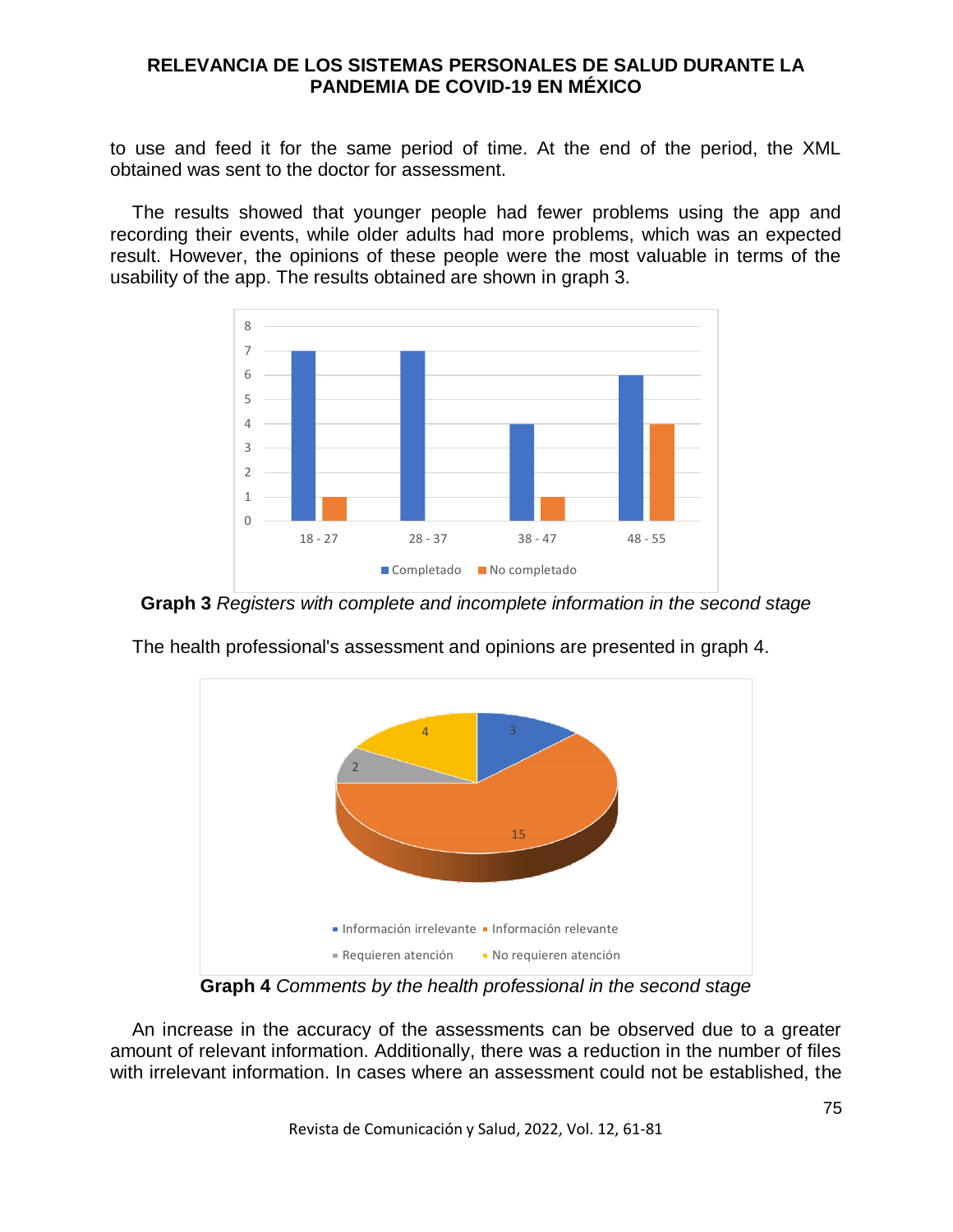reasons were a lack of information in some sections or a limited number of events reported. The use of open sections for the user increased the amount of irrelevant or incomplete information, e.g. too general a description of an ailment. The most relevant information was located in the records submitted by patients who had had a previous encounter with the doctor. An important case was the diagnosis of a condition by a person who had not had a previous encounter with the practitioner based on his notes alone.

The tool proved to be useful also for assessment and follow-up of people infected with COVID-19. The application provided the patient with a space to record and maintain the follow-ups requested by the professional and to send the information when requested. Although two-way communication is not implemented in this part of the development, it is a possibility offered by some products of this type. However, these require the information to be centralised and not distributed, which can be analysed as future work.

The advantages that the application offered to the actors are summarised in Table 3.

| <b>Patients</b>                                                                                                                                                      | <b>Doctors</b>                                                                                                                                                                                                                                    |
|----------------------------------------------------------------------------------------------------------------------------------------------------------------------|---------------------------------------------------------------------------------------------------------------------------------------------------------------------------------------------------------------------------------------------------|
| The user is the owner of his or her health<br>information, and is responsible<br>for<br>maintaining and sharing it with<br>the<br>professional of his or her choice. | The doctor receives only the sections of<br>the report that he or she requires in the<br>case of follow-up or can receive all of the<br>patient's historical information if required.                                                             |
| The information shared complies with<br>applicable national and international<br>standards and guidelines.                                                           | If the system is properly fed, the<br>practitioner can take into account all the<br>symptomatology and<br>pharmacology<br>involved in the history and not just rely on<br>the patient's memory, which can result in<br>a more accurate diagnosis. |
| The system allows each section to be<br>captured according to the user's needs.                                                                                      | The doctor can obtain the evolution of<br>each procedure in the time frame in which<br>it is required.                                                                                                                                            |
| The patient can capture in the health log<br>the events he/she considers important,<br>from which new patterns can be obtained.                                      | The doctor can receive the PHR report<br>prior to the patient's consultation, which<br>speeds up visit times.                                                                                                                                     |
| The patient is empowered and committed<br>as an actor in the maintenance and care<br>of their health.                                                                | The doctor can store the different versions<br>of the reports received and use them as<br>clinical records, as they contain all the<br>mandatory information.                                                                                     |

**Table 3.** *Advantages for actors*

**Source:** Own elaboration.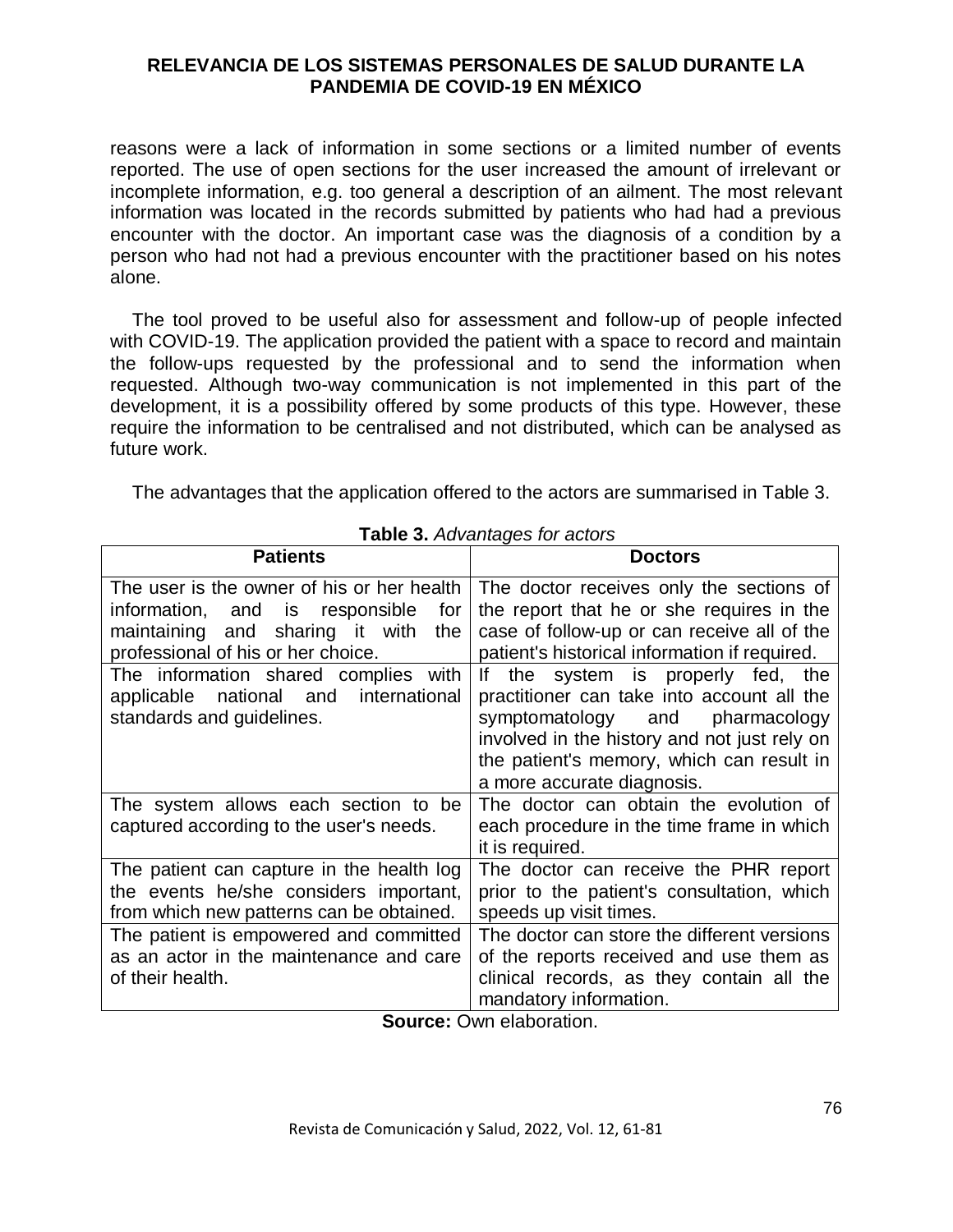It is important to note that the purpose of this app is to improve doctor-patient communication and to involve patients in their healthcare; it is not intended to replace the doctor in his or her expert role. The purpose of the app is to make it easier for the professional to make a diagnosis in a more accurate and informed way, also offering a document that can serve as a clinical record. The efficiency of the paper version is undeniable, but it is known that it tends to be unwieldy, difficult to store and easily forgotten. Incorporating technology proved to engage young people more easily; and the need to consider recommendations for greater usability among the less technologically literate.

#### **3. CONCLUSIONS AND FUTURE WORK**

In Mexican society, mistrust of sharing personal information by any means reigns. This was evident in the course of this project as both actors were initially reluctant; participants were suspicious of how their health information would be handled and stored. In this sense, this distrust was minimised when they realised that they were the guardians of their own information. On the side of the doctors, two main causes of distrust towards the use of a PHR were identified: the first was the idea that the application was designed for the purpose of making medical diagnoses. On the other hand, there was the fact that they relied on information collected by their own patients and not by them.

In this sense, the pandemic situation that is still present in the world forced the inclusion of technology in all aspects of daily life and made doctors learn to rely on other ways to do their work. As the actors involved in the provision of health services set about the task of educating informed and engaged patients in the prevention and maintenance of optimal health, versus corrective and recuperative health, this will lead to a more robust National Health System, which will translate into an increase in the economic status of families and a reduction in chronic degenerative disease statistics and their associated costs. The goal of establishing a culture of prevention as the ideal behaviour for all Mexicans requires joint efforts by the government, education and health sectors, and equipping users with the right tools to do so.

User annotations are an element that is left out of the standards. This was an expected situation as the standards are designed from the point of view of exchange between professionals or service providers and therefore the user is not considered as one of the authors. To remedy this situation, the schema was adapted and an OID was requested from the corresponding authorities, without obtaining a satisfactory response. Therefore, during this stage we only worked with the modified schema.

The incorporation of technological tools such as wearables so that biometric measurements are automatically added to health events, as well as standardised tools and questionnaires that allow the detection of other risk factors such as obesity and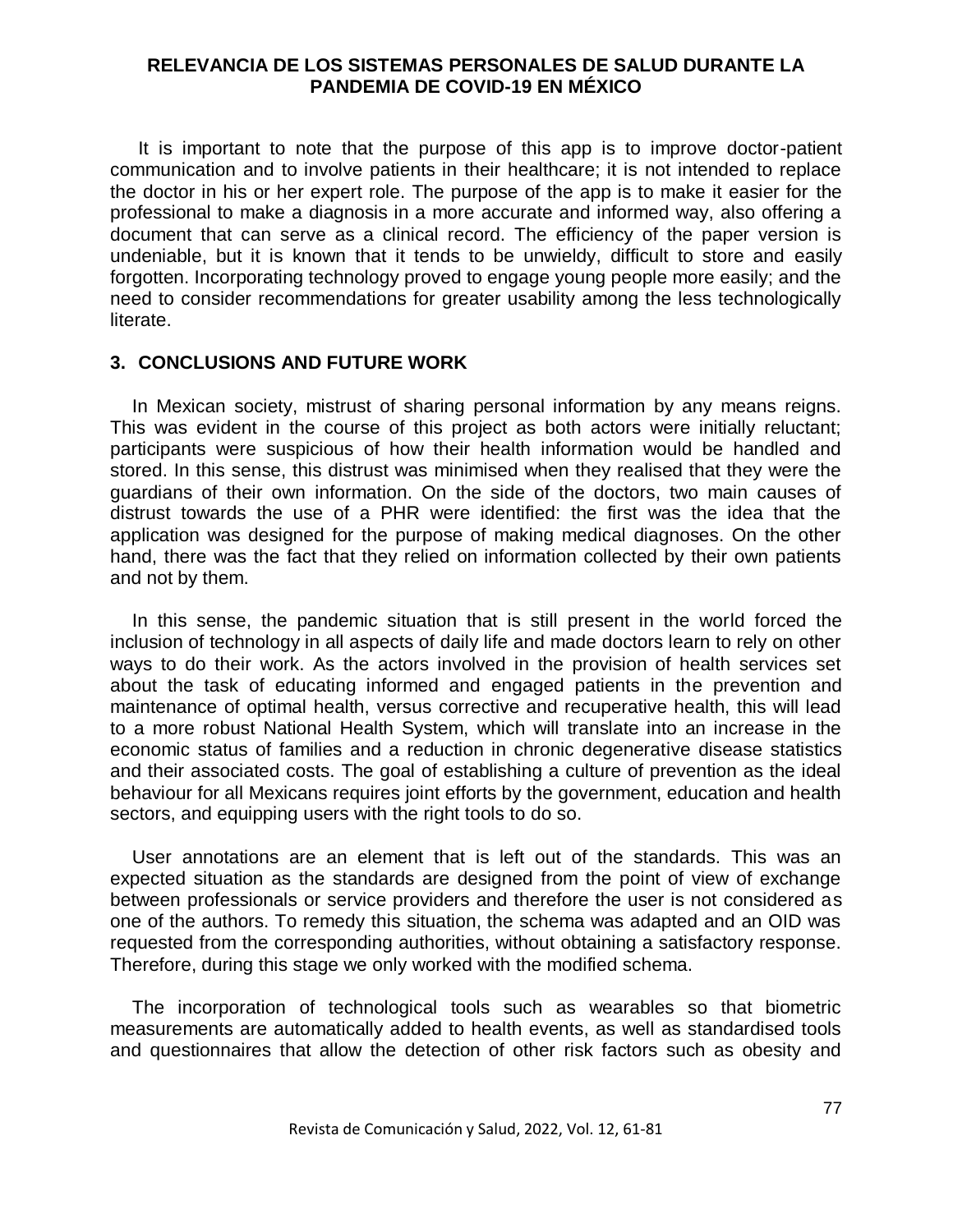heart disease, and the involvement of health institutions and health professionals are some of the future work for this research.

# **4. REFERENCES**

AHIMA e-HIM Personal Health Record Work Group. (2005). Defining the Personal Health Record. *Journal of AHIMA 76*(*6)*, 24–25. https://n9.cl/cpqth

Constitución Política de los Estados Unidos Mexicanos, 4 (1917). https://n9.cl/xiclj

Dantés, O. G., Sesma, S., & Becerril, V. M. (2011). Sistema de salud de México. *Salud Pública de México*, *53*(0). https://n9.cl/of9xp

Dirección General de Información en Salud. (2011). *Manual del expediente clínico electrónico*. https://n9.cl/4lulo

Dirección General de Información en Salud. (2016). *Guía para la Elaboración de Resumen Clínico*. https://n9.cl/u6myh

HL7 International. (2011). *HL7 Standards Product Brief—HL7 Implementation Guide for CDA® R2: Plan-to-Plan Personal Health Record (PHR) Data Transfer, Release 1 | HL7 International*. https://n9.cl/1u4x

HL7 International. (2019). *About Health Level Seven International*. https://n9.cl/ee5k9

HL7 Organization. (2019). *Health Level Seven (HL7)* [Generic Template]. https://www.siemens-healthineers.com/mx/services/it-standards/hl7

Instituto Mexicano del Seguro Social. (2019, mayo). *Acercando el IMSS al Ciudadano*. https://n9.cl/qe2b3

Kaelber, D. C., Jha, A. K., Johnston, D., Middleton, B., & Bates, D. W. (2008). A Research Agenda for Personal Health Records (PHRs). *Journal of the American Medical Informatics Association : JAMIA*, *15*(6), 729–736. https://doi.org/10.1197/jamia.M2547

Leal, H. V., Campos, R. M., Domínguez, C. B., & Sheissa, R. C. (2011). *Un expediente clínico electrónico universal para México: Características, retos y beneficios*. 10. https://n9.cl/89fnq

Navarro, M. F. (2020). *Mexicanos, con alta vulnerabilidad por pandemia de coronavirus, obesidad y diabetes • Forbes México*. Forbes México. https://n9.cl/rzmlk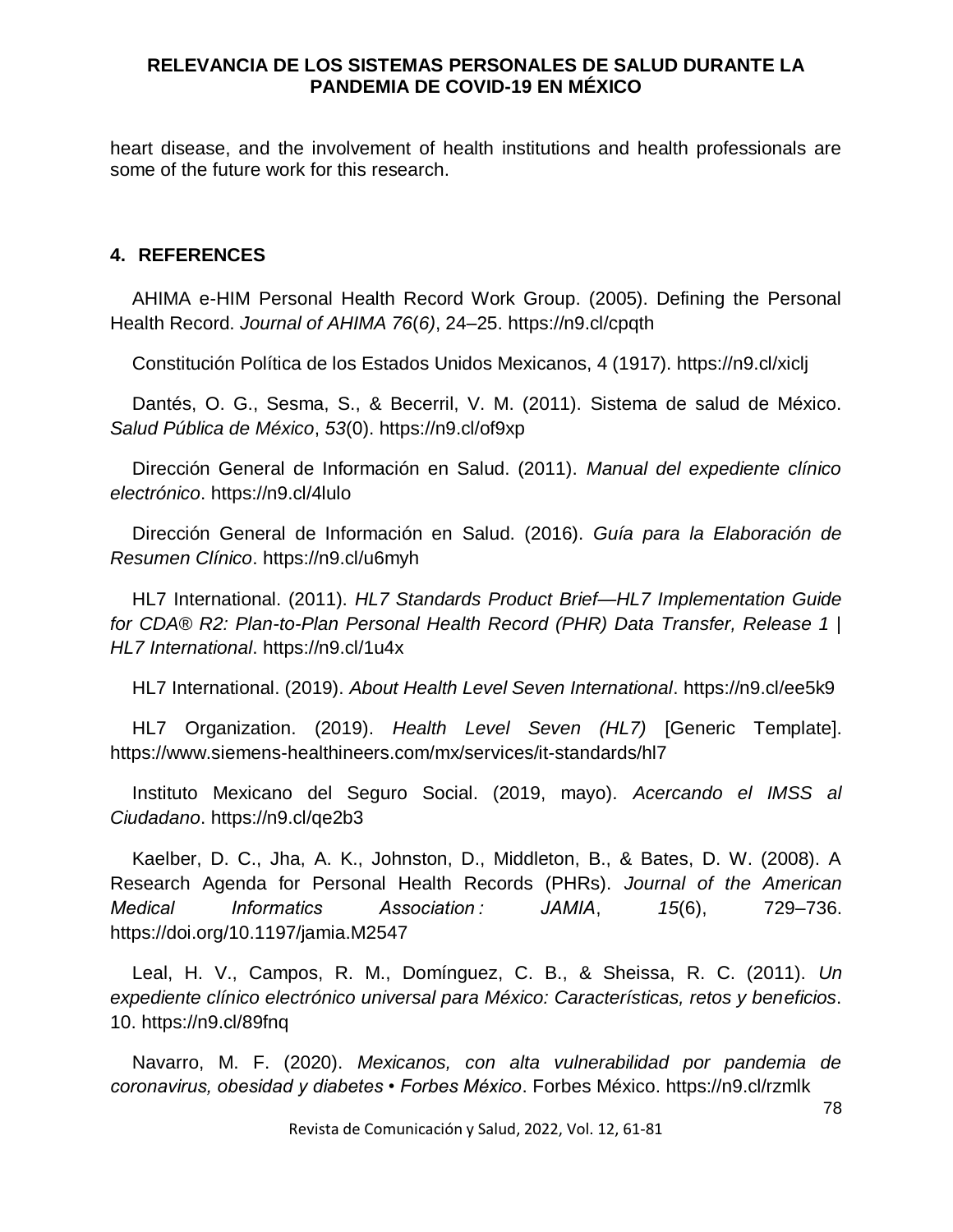Realm. (2019). *Realm: Create reactive mobile apps in a fraction of the time*. https://n9.cl/jf50e

Secretaría de Salud. (2012). *NORMA Oficial Mexicana NOM-024-SSA3-2012, Sistemas de información de registro electrónico para la salud. Intercambio de información en salud.* https://n9.cl/aehku

Secretaría de Salud. (2018). *Gobierno de México*. Encuentra la unidad médica más cercana con RadarCiSalud. https://n9.cl/ov8jz

# **AUTHOR CONTRIBUTIONS, FUNDING AND ACKNOWLEDGEMENTS**

**Authors' contributions:** Conceptualisation, Mendoza Olguín Gustavo Emilio and Pérez de Celis Herrero Concepción; methodology, Mendoza Olguín Gustavo Emilio, Pérez de Celis Herrero Concepción, Somodevilla García María Josefa and Mendoza Olguín Iván Agustín; software, Mendoza Olguín Gustavo Emilio; validation, Mendoza Olguín Iván Agustín, Pérez De Celis Herrero Concepción and Somodevilla García María Josefa; formal analysis, Mendoza Olguín Gustavo Emilio, Pérez De Celis Herrero Concepción and Somodevilla García María Josefa; research, Mendoza Olguín Gustavo Emilio; memories, Mendoza Olguín Gustavo Emilio; data curation, Mendoza Olguín Gustavo Emilio and Mendoza Olguín Iván Agustín; writing-preparation of the original draft, Mendoza Olguín Gustavo Emilio; writing-revision and editing, Mendoza Olguín Gustavo Emilio, Pérez de Celis Herrero Concepción, Somodevilla García María Josefa and Mendoza Olguín Iván Agustín; visualisation, Mendoza Olguín Gustavo Emilio, Pérez de Celis Herrero Concepción, Somodevilla García María Josefa and Mendoza Olguín Iván Agustín; supervision, Pérez de Celis Herrero Concepción and Somodevilla García María Josefa project management, Mendoza Olguín Gustavo Emilio. All authors have read and accepted the published version of the manuscript.

**Funding:** This research was carried out under the CONACYT Master's Fellowship programme.

**Conflict of interest:** None

# ¶ **AUTHORS**

# **Mendoza Olguín Gustavo Emilio**

Teacher in Computer Science at the Benemérita Universidad Autónoma de Puebla with research interests in databases, data mining and information representation. **Orcid ID:** <https://orcid.org/0000-0001-7164-4987>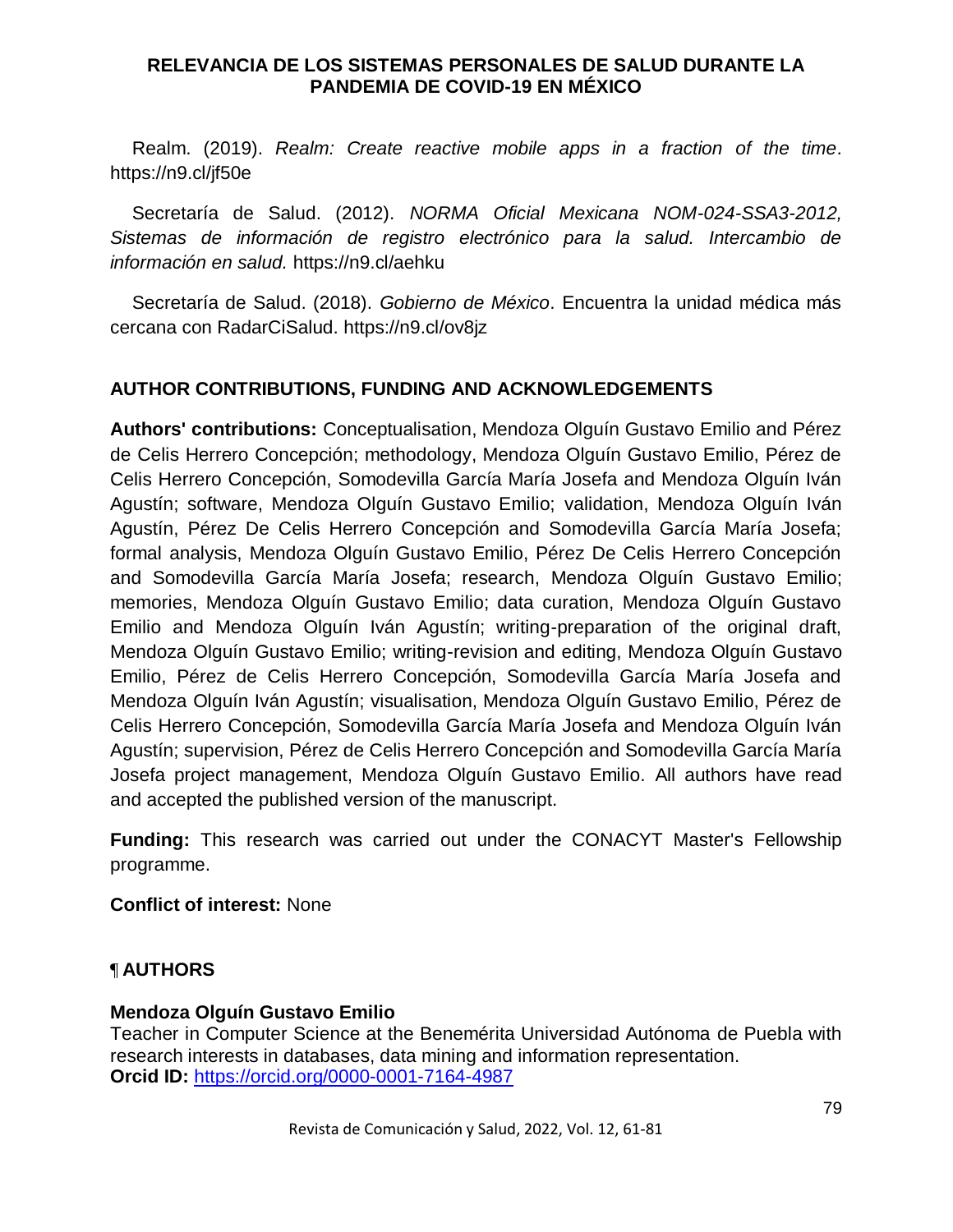## **Mendoza Olguín Iván Agustín**

Doctor specialising in Emergency Medicine from the Instituto Politécnico Nacional and the Benemérita Universidad Autónoma de Puebla. He currently works at the Instituto Mexicano del Seguro Social and is interested in the area of health informatics. **Orcid ID:** <https://orcid.org/0000-0002-2208-3148>

### **Pérez de Celis Herrero María de la Concepción**

Docteur 3éme Cycle en Informatique, Université Pierre et Marie Curie (Paris 6), currently Professor-Investigador Titular B at the Facultad de Ciencias de la Computación de la Benemérita Universidad Autónoma de Puebla, Puebla, Mexico. **Orcid ID:** <https://orcid.org/0000-0002-2208-3148>